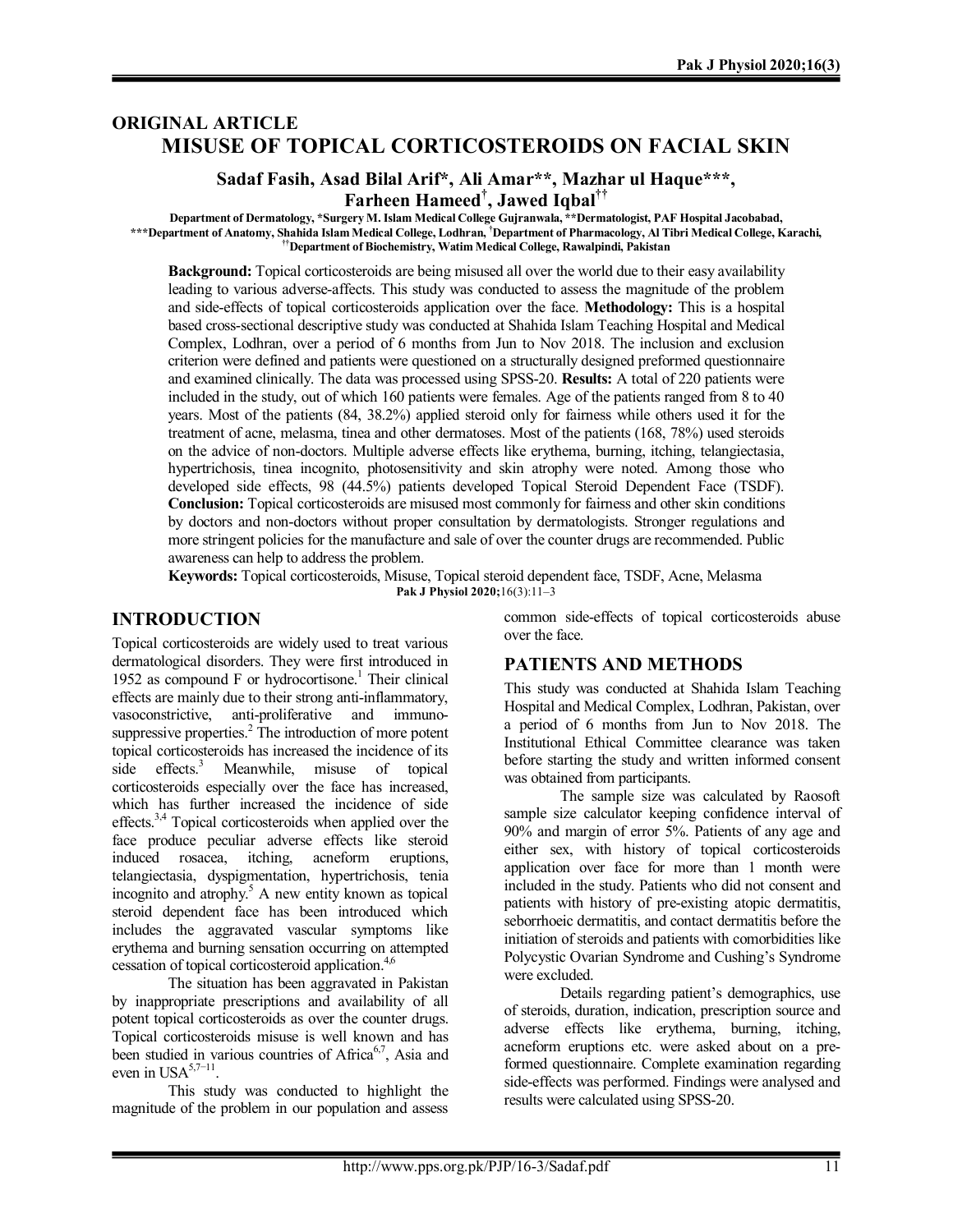### **RESULTS**

A total of 220 patients were included in the study, out of which 160 patients were females and 80 were males. Age of the patients ranged from 8 to 40 years with mean age 24±7 years. Maximum numbers of patients (114) were in the age group 21–30 years, followed by 66 patients in age group 11–20 years. (Table-1).

**Table-1: Age demographics**

| <b>Age Group</b> | <b>Number</b> | Percentage |
|------------------|---------------|------------|
| $0 - 10$         |               |            |
| $11 - 20$        | 66            | 30.0       |
| $21 - 30$        | 114           | 51.8       |
| $31 - 40$        |               |            |

More than half of the patients, i.e., 140  $(63.6\%)$  were educated while 80  $(36.4\%)$  were uneducated (not able to read and write, ناخوانده). Duration of topical corticosteroids application ranged from 4 weeks to 5 years. Most of the patients consulted the dermatology OPD due to the appearance of side effects. More than half (120, 58%) patients had applied topical corticosteroids of moderate potency while 60 (24%) had used ultra-potent steroids like clobetasole, and 40 (24%) misused mild corticosteroids.

The most common purpose for which the topical corticosteroids were used included fairness in 84 (38.2%) patients while others used them to treat various other dermatological disorders like acne, melasma and tinea fasciei, and 10 (4.3%) patients used them to treat undiagnosed skin conditions. (Table-2).

| <b>Table-2: Indications for use of steroids</b> |  |  |  |  |
|-------------------------------------------------|--|--|--|--|
|-------------------------------------------------|--|--|--|--|

| <b>Indications</b>            | <b>Number</b> | Percentage |
|-------------------------------|---------------|------------|
| <b>Fairness</b>               | 84            | 38.2       |
| Pigmentation                  | 60            | 27.0       |
| Acne                          | 56            | 26.2       |
| <b>Fungal infections</b>      | 0             |            |
| <b>Undiagnosed dermatoses</b> |               |            |

Details regarding the source of prescription showed that 168 (78%) patients applied topical corticosteroids on the advice of non-doctors and among them, a large number (80, 38%) used it on the advice of friends and family. Other 52 (22%) used it on the advice of doctors, and out of them, only 12 (3.5%) got them advised by dermatologists. (Table-3).

| 1 avit-9. Siti vius prestribei s |        |            |  |  |
|----------------------------------|--------|------------|--|--|
| <b>Prescribers</b>               | Number | Percentage |  |  |
| <b>Friends and family</b>        | 80     | 38.0       |  |  |
| <b>Beauty parlours</b>           | 54     | 24.5       |  |  |
| <b>General practitioners</b>     | 40     | 18.5       |  |  |
| Pharmacist                       | 30     | 13.6       |  |  |
| Dermatologist                    | 12     | 3.5        |  |  |
| <b>Others</b>                    |        |            |  |  |

**Table-3: Steroids prescribers**

Multiple adverse effects of steroids application were noted in the patients including erythema, burning, itching, telangiectasia, hypertrichosis, tinea incognito, photosensitivity and skin atrophy. Among those who

developed side effects, 98 patients (44.5%) developed an increase in the symptoms like erythema, burning sensations and itching on stopping the topical application thus representing the newly developed condition termed as Topical Steroid Dependent Face (TSDF). (Table-4).

**Table-4: Side effects of steroids application**

| Side effects             | <b>Number</b> | Percentage |  |
|--------------------------|---------------|------------|--|
| Itching                  | 198           | 90         |  |
| Ervthema                 | 154           | 70         |  |
| <b>Acneform eruption</b> | 143           | 65         |  |
| <b>TSDF</b>              | 98            | 44.5       |  |
| Photosensitivity         | 77            | 35         |  |
| Telangiectasia           | 40            | 18.2       |  |
| <b>Dyspigmentation</b>   | 33            | 15         |  |
| Tinea incognito          | 25            | 11.4       |  |
| <b>Hypertrichosis</b>    | 22            | 10         |  |
| Skin wrinkling & Atrophy | 20            |            |  |
| Rosacea                  |               |            |  |

#### **DISCUSSION**

The discovery of glucocorticoids in 1950s had revolutionized the treatment of various dermatological disorders but at the same time, their potential of masking the inflammatory reaction and their potential for decreasing the melanin production resulting in fair skin colour, led to their abuse, specially over the face and thus has enhanced the burden of steroid related side effects. We assessed the misuse of topical corticosteroids over the face as was done in other studies conducted in India, China and Iraq.<sup>2,3,8</sup>

In our study, majority of the patients were females (160, 72.72%) and the most common presenting age group was 21–30 years which was similar to many other studies from Asia.3,10

Regarding indications for use, 38.2% of the population in our study used topical corticosteroids just for the fairness and beauty; this is in accordance with the results of a large study conducted by Saraswat who observed that 28.5% of the patients applied steroid over the face for months at a stretch only for beauty and as a general face cream without any underlying dermatosis.<sup>5</sup>

Topical corticosteroids are also misused by the general physicians as they provide quick relief of symptoms in infective conditions. In our study, 40 (18.5%) patients were prescribed topical corticosteroids by the general practitioners.<sup>12</sup> Majority (78.1%) of the patients were using topical corticosteroids on the advice of non-doctors, out of which 38% were using steroids on the advice of friends and family members. These results are in agreement with the observations of a similar study conducted by Manchanda which showed that 30% of patients applied topical corticosteroids on the suggestion of their friends. $3$ 

Our study showed that majority (120, 58%) of patients used moderately potent topical corticosteroids.